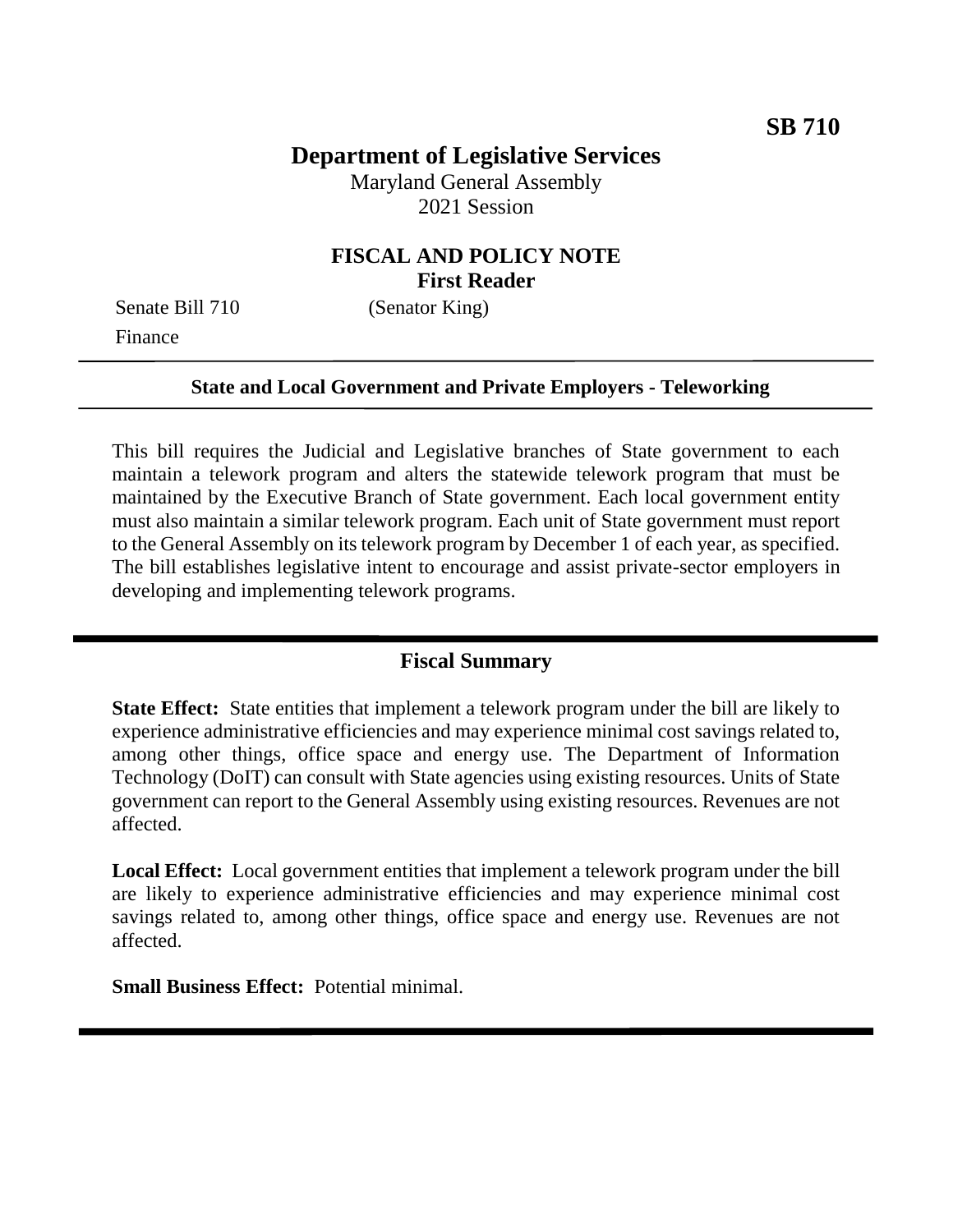## **Analysis**

#### **Bill Summary:**

#### *Executive, Legislative, and Judicial Branches of Government*

The bill expands the requirement for Executive Branch State agencies to implement a telework program so that it also applies to the Legislative Branch and Judicial Branch of State government; specifically, each appropriate official, as defined by the bill, must establish a telework program and adopt related policies and guidelines. For the Executive Branch, instead of having a goal of at least 15% of eligible employees participating in a telework program, each agency must, to the extent practicable, maximize the number of eligible employees participating in a program.

In developing the guidelines, all three branches of government must coordinate with DoIT and ensure the adequacy of information and security protection for information and information systems used while teleworking. The bill establishes other requirements for the guidelines, including that they control access to and protect unit information and information systems. An eligible employee must receive and acknowledge the guidelines before participating in a telework program.

By December 1 of each year, each unit of State government, or the principal department in which the unit is located, must report to the General Assembly on the number of eligible employees participating in its telework program.

#### *Local Governments*

Each governing body of a county or municipality, or the governing body's designee, must establish a countywide or municipalitywide telework program and adopt related policies and guidelines. The head of a local government entity may designate the positions for which an employee would be eligible to telework. Each local government entity must, to the extent practicable, maximize the number of eligible employees participating in a telework program.

#### *Legislative Intent*

The bill encourages private-sector employers to develop and implement telework policies that enable employees to work at a location other than a traditional office setting or an employee's usual and customary worksite. Additionally, it is the intent of the General Assembly to authorize a tax credit to assist private-sector employers in offsetting the costs incurred for the development and implementation of a telework policy, including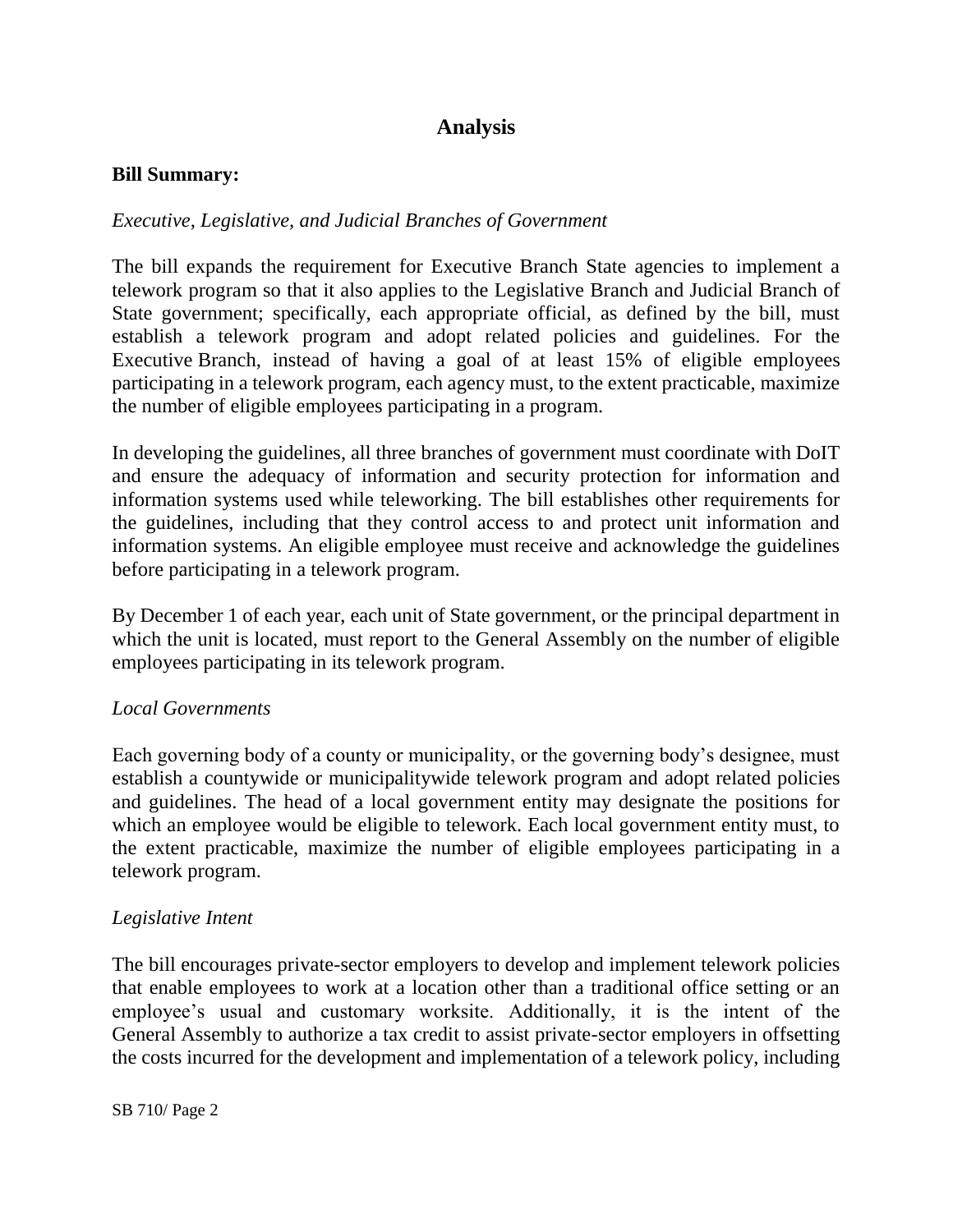hiring consultants or other support services, if federal funds are made available for that purpose.

**Current Law:** Chapter 83 of 2013 requires the Secretary of Budget and Management to establish a telework program and adopt related policies and guidelines. The telework program, policies, and guidelines apply for all Executive Branch units of State government (including units with independent personnel systems). "Telework" means to work at a location other than a traditional office setting or an employee's usual and customary worksite, including the employee's home, a satellite office, and a telework center.

The head of an agency may designate the positions for which an employee would be eligible to telework (and may continue to do so under the bill). Each agency must have a goal of at least 15% of eligible employees participating in the telework program.

**State Expenditures:** In accordance with Chapter 83, the Executive Branch of State government already has a robust telework program, and the Legislative and Judicial branches of State government, at their own initiative, each have a telework program with similar policies and guidelines. DoIT and units of State government can consult to modify the programs as necessary and appropriate under the bill using existing resources. DoIT has already created telework support documents for State agencies, including contact information if there are questions, on its [website.](https://doit.maryland.gov/policies/Pages/20-10-IT-Support-for-Telework.aspx)

Since the bill requires each telework program to maximize the number of eligible employees participating "to the extent practicable," it is assumed that any program implemented or modified under the bill can be done so either with existing resources or with minimal reallocation of existing resources. Consequently, State entities that do not currently have a telework program and implement one under the bill are likely to experience administrative efficiencies and may experience cost savings related to, among other things, office space and energy use.

Even though the bill states that it is the intent of the General Assembly to authorize a tax credit to assist private-sector employers in offsetting the costs incurred for the development and implementation of a telework policy if federal funds are made available for that purpose, the bill does not create such a tax credit, nor has the State received federal funds for this purpose. Therefore, this provision does not affect State operations or finances.

Local Expenditures: Since the bill requires each local government entity to only implement a telework program that maximizes the number of eligible employees participating to the extent practicable, it is assumed that any program implemented under the bill can be done so either with existing resources or with minimal reallocation of existing resources. Consequently, a local government entity that implements a telework